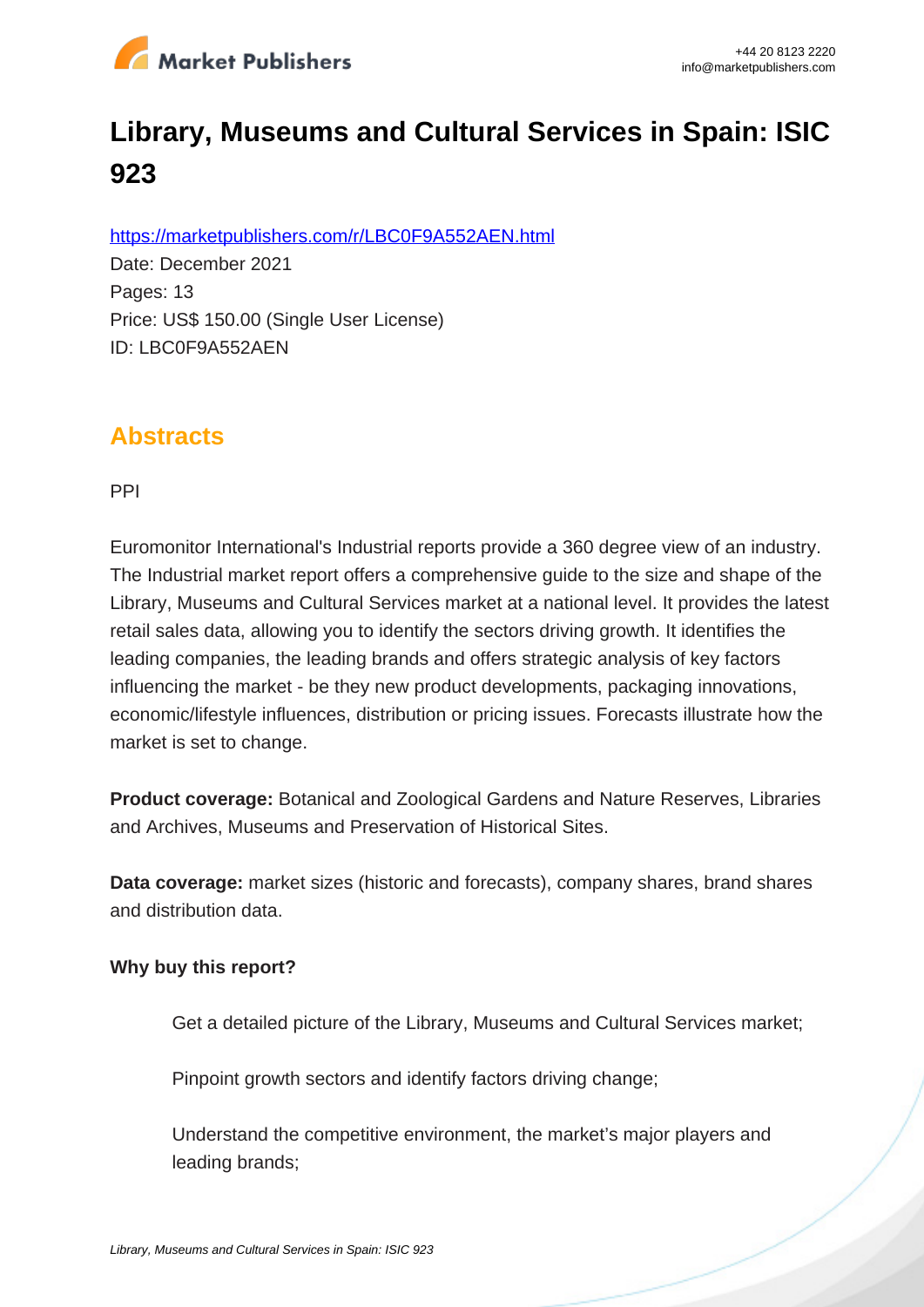

Use five-year forecasts to assess how the market is predicted to develop.

Euromonitor International has over 40 years' experience of publishing market research reports, business reference books and online information systems. With offices in London, Chicago, Singapore, Shanghai, Vilnius, Dubai, Cape Town, Santiago, Sydney, Tokyo and Bangalore and a network of over 800 analysts worldwide, Euromonitor International has a unique capability to develop reliable information resources to help drive informed strategic planning.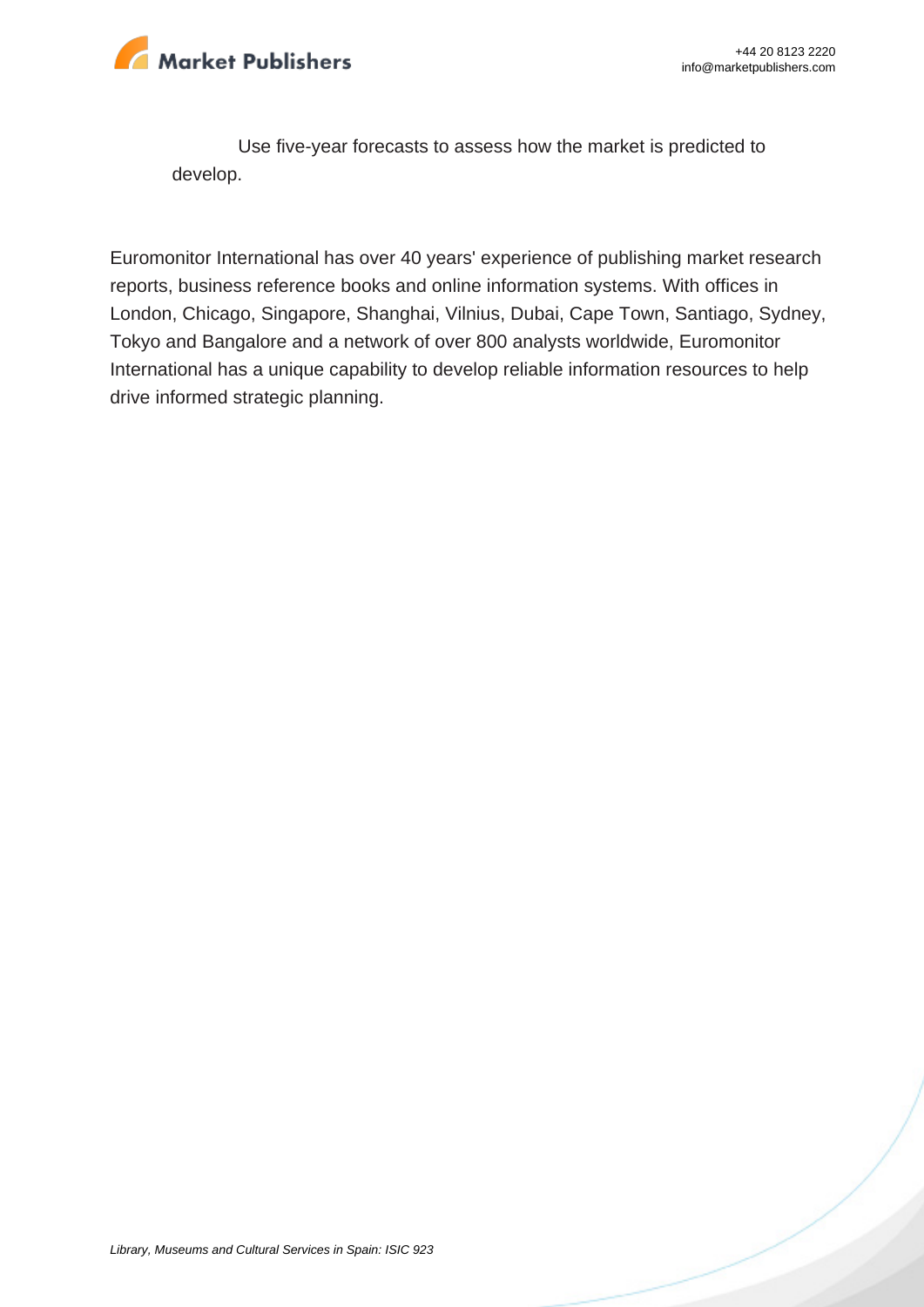

### **Contents**

LIBRARY, MUSEUMS AND CULTURAL SERVICES IN SPAIN: ISIC 923 **HEADLINES** INDUSTRY OVERVIEW TURNOVER SCORECARD Summary 1 Scorecard of Turnover Pillar 2020 CHART 1 Turnover Regional Comparison 2020 CHART 2 Turnover per Capita Regional Comparison 2020 CHART 3 Turnover Growth Regional Comparison 2015-2025 CHART 4 Future and Absolute Growth of Turnover Regional Comparison 2020-2025 CHART 5 Turnover 2015-2025 CHART 6 Turnover by Category 2015-2020 CHART 7 Turnover by Category 2020-2025 CHART 8 Turnover per Employee 2015-2020 COST STRUCTURE CHART 9 Cost Structure 2015-2020 CHART 10 Profit and Profit Margin 2015-2020 CHART 11 Average Salary 2015-2020 CHART 12 Labour Costs and Employee Productivity Comparison 2015-2020 CHART 13 Demand Structure by Buyer 2015-2020 **FIRMOGRAPHICS** CHART 14 Number of Companies by Size 2015/2020 CHART 15 Competitive Landscape Structure by Company Size 2015/2020 CHART 16 Top Companies' Ranking 2015-2020 and % of Turnover 2020 ATTRACTIVENESS INDEX CHART 17 Attractiveness Index in Selected Industries 2020 ECONOMIC CONTEXT AND LABOUR MARKET Summary 2 Economic and Labour Market 2020